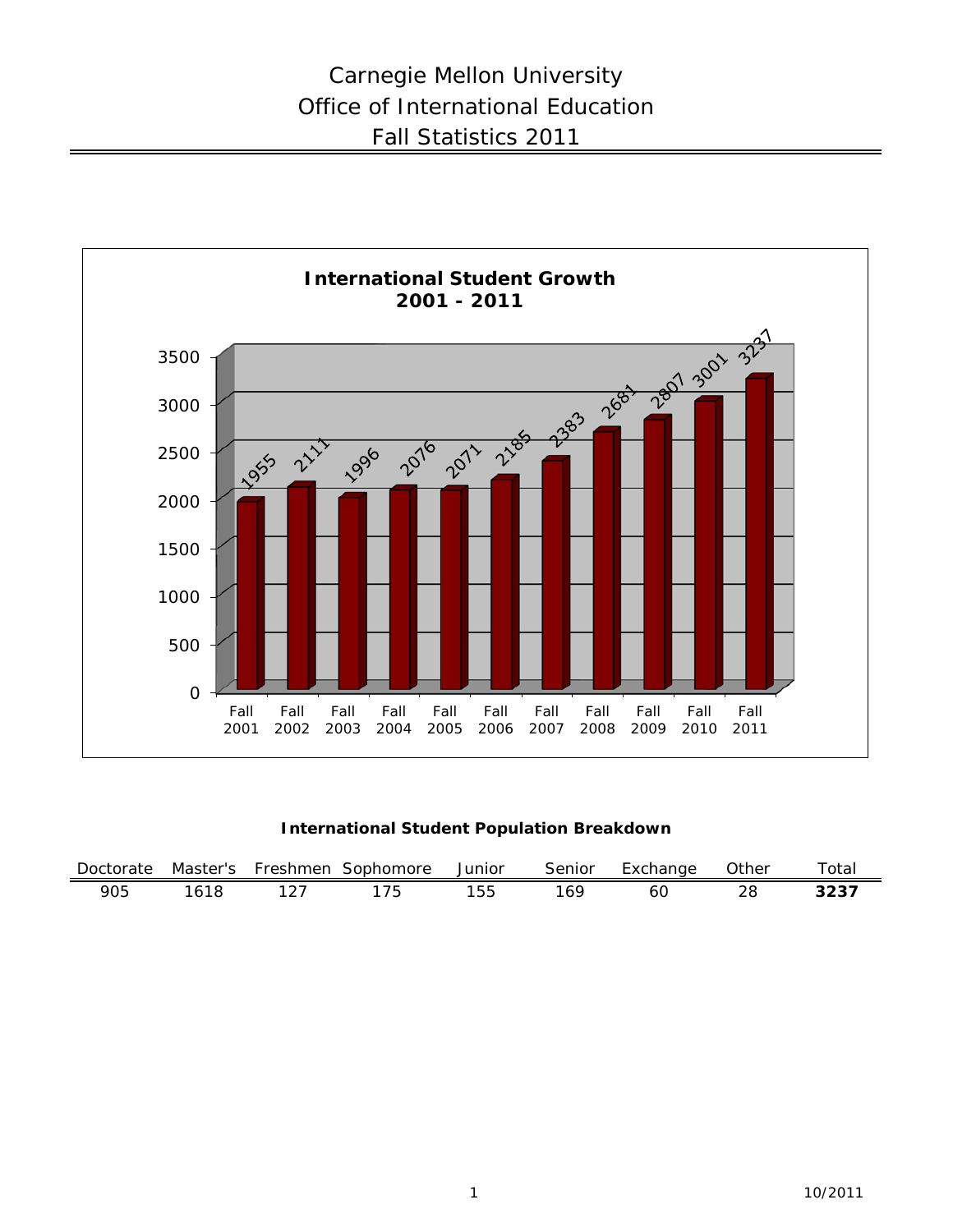# Carnegie Mellon University Office of International Education Fall Statistics 2011



| <b>Funding Source</b>      | Doc. | Mast.          | Fr.          | So.         | Jr.            | Sr.            | Ex.            | Oth.           | <b>Total</b>   |
|----------------------------|------|----------------|--------------|-------------|----------------|----------------|----------------|----------------|----------------|
| Current/Future Employer    | 2    | 5              |              |             |                |                |                |                | $\overline{7}$ |
| Home Govt or University    | 31   | 58             | 11           | 8           | 10             | 10             | 7              | 5              | 140            |
| Personal & Family Funds    | 87   | 1466           | 115          | 163         | 136            | 154            | 51             | 14             | 2186           |
| Private Sponsor            | 18   | 46             | 1            | 4           | 9              | 5              | $\overline{2}$ | $\mathbf{1}$   | 86             |
| U.S. College or University | 767  | 43             |              |             |                |                |                | 8              | 818            |
| Totals                     | 905  | 1618           | 127          | 175         | 155            | 169            | 60             | 28             | 3237           |
| <b>Immigration Status</b>  | Doc. | Mast.          | Fr.          | So.         | Jr.            | Sr.            | Ex.            | Oth.           | Total          |
| $F-1$                      | 887  | 1611           | 127          | 174         | 153            | 167            | 60             | 14             | 3193           |
| $J-1$                      | 18   | $\overline{7}$ | $\mathsf{O}$ | 1           | $\overline{2}$ | $\overline{2}$ | $\mathsf{O}$   | 14             | 44             |
| Totals                     | 905  | 1618           | 127          | 175         | 155            | 169            | 60             | 28             | 3237           |
| Gender                     | Doc. | Mast.          | Fr.          | So.         | Jr.            | Sr.            | Ex.            | Oth.           | Total          |
| Male                       | 651  | 1047           | 84           | 113         | 100            | 97             | 42             | 9              | 2143           |
| Female                     | 254  | 571            | 43           | 62          | 55             | 72             | 18             | 19             | 1094           |
| Totals                     | 905  | 1618           | 127          | 175         | 155            | 169            | 60             | 28             | 3237           |
| <b>Marital Status</b>      | Doc. | Mast.          | Fr.          | So.         | Jr.            | Sr.            | Ex.            | Oth.           | Total          |
| Single                     | 781  | 1494           | 127          | 175         | 155            | 169            | 60             | 24             | 2985           |
| Married                    | 124  | 124            | $\mathsf{O}$ | $\mathbf 0$ | $\mathbf 0$    | $\mathbf 0$    | $\mathbf 0$    | $\overline{4}$ | 252            |
| Totals                     | 905  | 1618           | 127          | 175         | 155            | 169            | 60             | 28             | 3237           |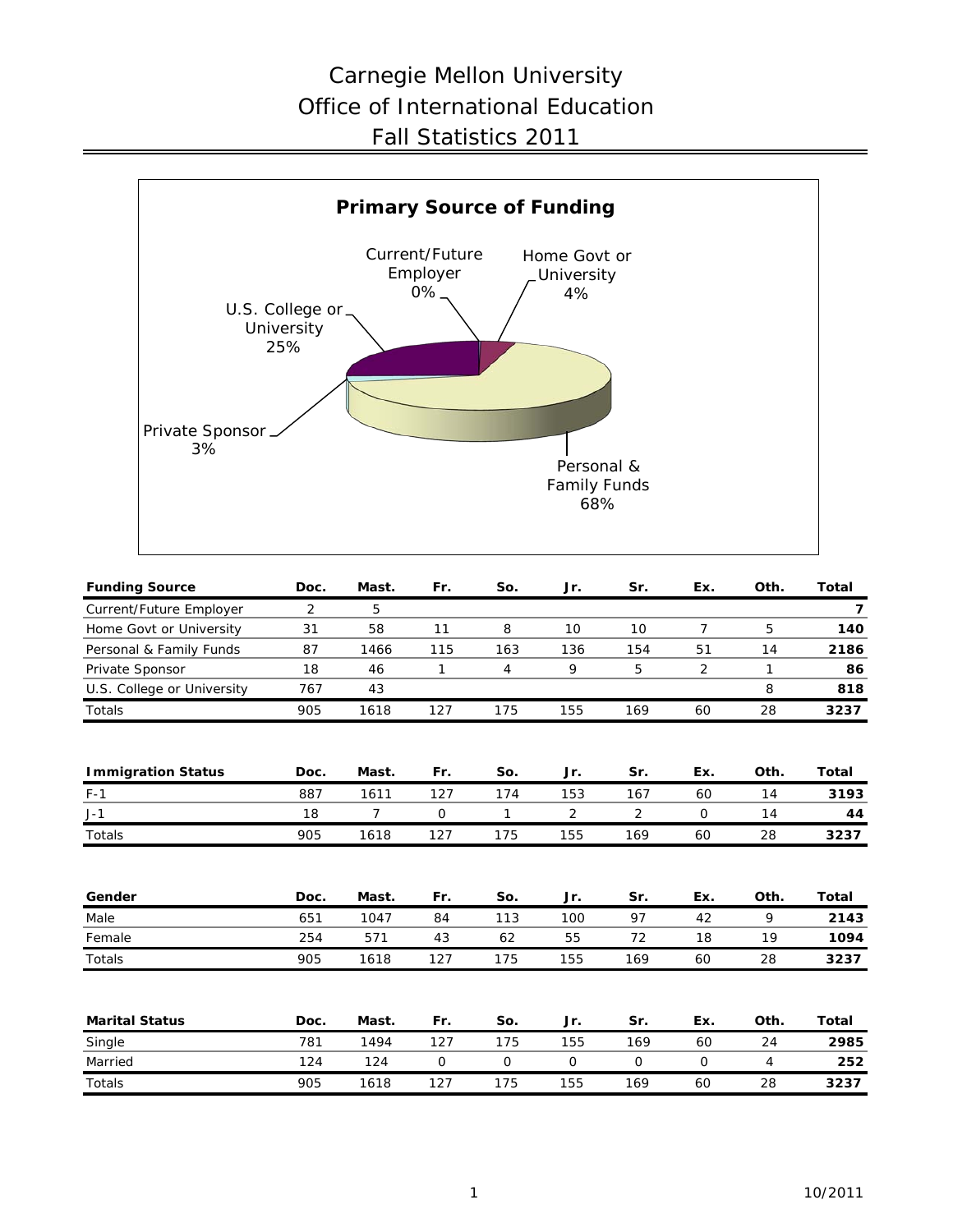# Carnegie Mellon University Office of International Education Fall Statistics 2011



| Region        | Doc. | Mast. | Fr. | So. | Jr. | Sr. | Ex. | Oth. | Total |
|---------------|------|-------|-----|-----|-----|-----|-----|------|-------|
| Africa        | 11   | 15    |     |     |     |     |     |      | 30    |
| Asia          | 618  | 1413  | 108 | 151 | 134 | 149 | 18  | 23   | 2614  |
| Europe        | 161  | 77    |     | 4   | 12  | 10  | 28  |      | 300   |
| Latin America | 33   | 38    |     |     |     |     |     |      | 79    |
| Middle East   | 38   | 32    |     |     |     |     |     |      | 79    |
| North America | 39   | 39    | 6   | 12  |     | 8   |     |      | 114   |
| Oceania       | 5    | 4     |     |     |     |     | 4   |      | 21    |
| Totals        | 905  | 1618  | 127 | 175 | 155 | 169 | 60  | 28   | 3237  |

| Country              | Doc.           | Mast. | Fr. | So. | Jr. | Sr. | Ex. | Oth. | <b>Total</b> |
|----------------------|----------------|-------|-----|-----|-----|-----|-----|------|--------------|
| Albania              |                |       |     |     |     |     |     |      |              |
| Antigua & Barbuda    |                |       |     |     |     |     |     |      |              |
| Argentina            | 1              | 2     |     |     |     |     |     |      | 3            |
| Armenia              | 2              |       |     |     |     |     |     |      | 3            |
| Australia            | 2              | 3     |     | 1   |     | 1   |     | 1    | 9            |
| Austria              |                |       |     |     |     |     |     |      |              |
| Azerbaijan           |                |       |     |     |     |     |     |      |              |
| Bahrain              |                |       |     |     |     |     | 1   |      | 2            |
| Bangladesh           | 3              |       |     | 1   |     |     |     |      | 4            |
| Barbados             |                |       |     |     |     |     |     |      |              |
| Belgium              |                |       |     |     |     |     | 1   |      |              |
| Bolivia              |                |       |     | 1   |     |     |     |      |              |
| Bosnia & Herzegovina | $\overline{2}$ |       |     |     |     |     |     |      | $\mathbf{2}$ |
| Brazil               | 11             | 3     | 1   |     |     |     |     | 1    | 16           |
| Brunei               |                |       |     |     |     |     | 1   |      |              |
| Bulgaria             | 2              | 2     |     |     | и   |     |     |      | 6            |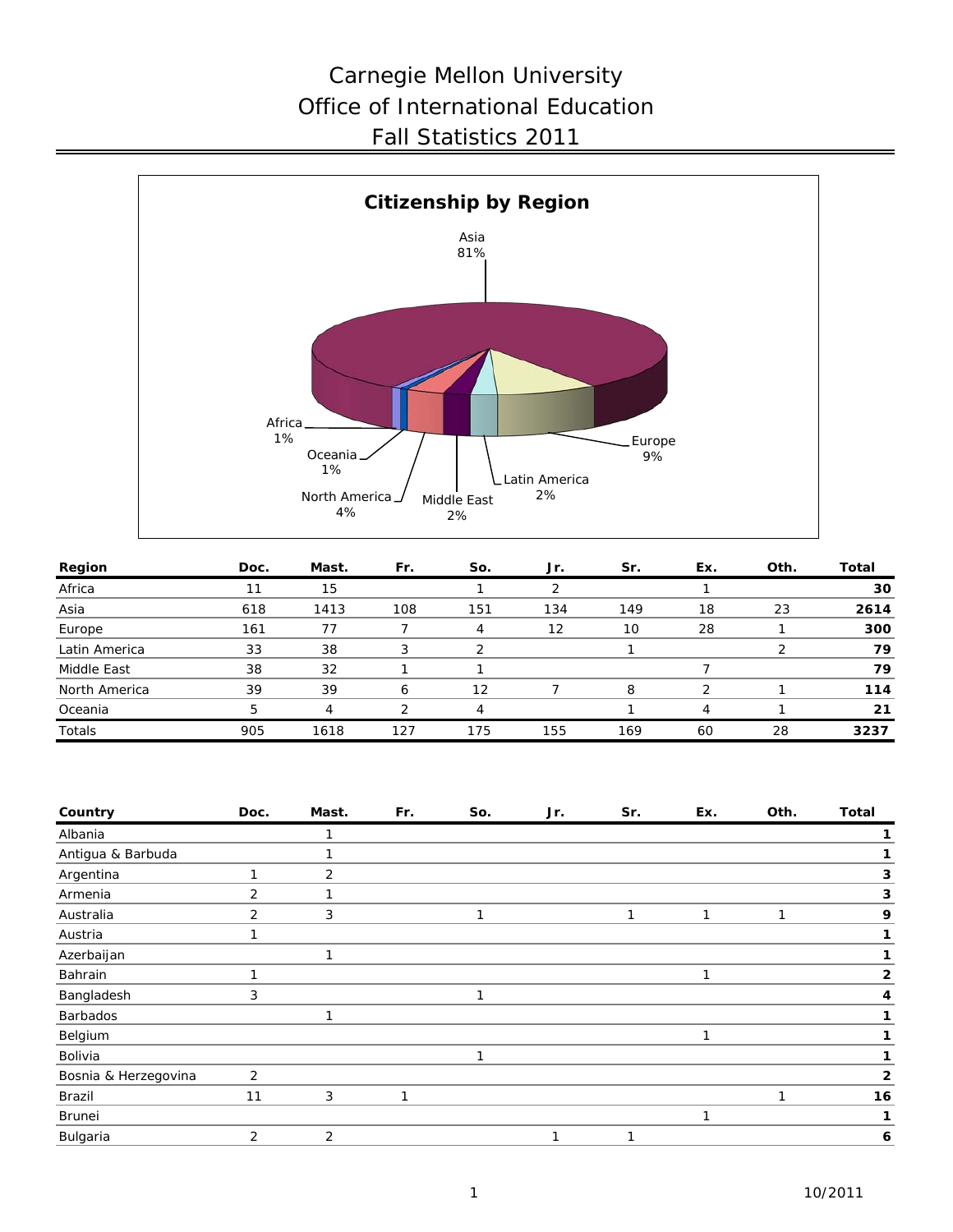| Country              | Doc.                | Mast.                          | Fr.            | So.            | Jr.          | Sr.            | Ex.            | Oth.         | <b>Total</b>            |
|----------------------|---------------------|--------------------------------|----------------|----------------|--------------|----------------|----------------|--------------|-------------------------|
| Burma (Myanmar)      |                     |                                | 1              |                |              |                |                |              | $\mathbf{1}$            |
| Canada               | 32                  | 21                             | 5              | 11             | 6            | 8              |                | 1            | 84                      |
| Chile                | $\overline{7}$      | 5                              |                |                |              |                |                |              | 12                      |
| China                | 264                 | 597                            | 22             | 38             | 24           | 21             | 4              | 10           | 980                     |
| Colombia             | 8                   | 9                              |                |                |              |                |                |              | $17$                    |
| Costa Rica           | 1                   | $\mathbf{1}$                   | 1              |                |              |                |                |              | $\mathbf 3$             |
| Croatia              | $\overline{2}$      |                                |                |                |              |                |                |              | $\mathbf 2$             |
| Cyprus               | $\mathbf{1}$        |                                |                |                |              |                |                |              | $\mathbf 1$             |
| Czech Republic       | $\overline{c}$      | $\mathbf{1}$                   |                |                |              |                |                |              | $\mathbf 3$             |
| Denmark              | 1                   |                                |                |                |              |                |                |              | 1                       |
| Dominican Republic   |                     | $\mathbf{1}$                   |                |                |              |                |                |              | 1                       |
| Ecuador              | 1                   |                                |                |                |              | $\mathbf{1}$   |                |              | $\mathbf{2}$            |
| Egypt                | $\overline{4}$      | $\mathbf{1}$                   |                |                |              |                | $\mathbf{1}$   |              | $\boldsymbol{6}$        |
| Finland              | 1                   |                                |                |                |              |                |                |              | 1                       |
| France               | $\overline{4}$      | 12                             |                | 1              |              | $\mathbf{1}$   | 1              |              | 19                      |
| Germany              | 10                  | $\boldsymbol{7}$               |                |                |              |                | $\overline{7}$ |              | 24                      |
| Ghana                | $\mathbf{1}$        | $\mathsf 3$                    |                |                |              |                |                |              | 4                       |
| Greece               | 13                  | $\pmb{4}$                      |                |                |              | $\mathbf{1}$   |                |              | 18                      |
| Honduras             |                     | $\mathbf 2$                    |                |                |              |                |                |              | $\mathbf 2$             |
| Hong Kong            | $\overline{2}$      | 6                              | $\overline{2}$ | 5              |              | $\overline{4}$ | $\mathbf{1}$   |              | 20                      |
| Hungary              |                     | $\overline{2}$                 |                |                |              |                |                |              | $\mathbf{2}$            |
| India                | 169                 | 586                            | 33             | 26             | 31           | 32             | $\mathbf{1}$   | 1            | 879                     |
| Indonesia            | $\mathbf{1}$        | 7                              |                | $\overline{c}$ | $\mathbf{1}$ | $\mathbf 2$    |                |              | 13                      |
| Iran                 | 15                  | $\overline{\mathbf{4}}$        |                |                |              |                | $\overline{c}$ |              | 21                      |
| Israel               | 8                   | 5                              |                | 1              |              |                | $\mathbf{1}$   |              | 15                      |
| Italy                | 9                   | 3                              |                | $\mathbf{1}$   |              |                |                |              | 13                      |
| Jamaica              |                     | 3                              |                |                |              |                |                |              | $\mathbf{3}$            |
| Japan                | 10                  | 22                             | $\mathbf{1}$   | $\mathbf{1}$   |              | $\mathbf{3}$   | $\overline{2}$ | 1            | 40                      |
| Jordan               | $\sqrt{2}$          | $\mathbf{1}$                   |                |                |              |                |                |              | $\mathbf 3$             |
| Kazakhstan           |                     | 5                              | $\mathbf{1}$   | $\mathbf{1}$   | $\mathbf{1}$ | $\mathbf{1}$   |                |              | 9                       |
| Kenya                | 1                   | $\sqrt{2}$                     |                |                |              |                |                |              | $\mathbf{3}$            |
| Korea, South         | 78                  | 71                             | 29             | 50             | 52           | 66             |                | 8            | 354                     |
| Kosovo               |                     | $\mathbf{1}$                   |                |                |              |                |                |              | 1                       |
| Kuwait               | $\mathbf{1}$        | $\mathbf{1}$                   |                |                |              |                |                |              | $\mathbf{2}$            |
| Lebanon              | $\overline{2}$      | $\ensuremath{\mathsf{3}}$      |                |                |              |                | $\overline{c}$ |              | 7                       |
| Libya                | $\mathbf{1}$        |                                |                |                |              |                |                |              | $\mathbf{1}$            |
| Macau                |                     | $\sqrt{2}$                     |                |                |              |                |                |              | $\mathbf{2}$            |
|                      | $\sqrt{5}$          | 3                              |                | $\overline{7}$ | $\mathbf 5$  | $\overline{5}$ |                | $\mathbf{1}$ | 26                      |
| Malaysia<br>Mexico   | $\overline{7}$      | 18                             | $\mathbf{1}$   | $\mathbf{1}$   | $\mathbf{1}$ |                | $\overline{2}$ |              | 30                      |
| Mongolia             | 1                   |                                |                |                |              |                |                |              | 1                       |
| Morocco              | $\mathbf{1}$        | $\mathbf{1}$                   |                |                |              |                |                |              | $\mathbf 2$             |
|                      |                     |                                |                |                |              |                |                |              | 5                       |
| Nepal<br>Netherlands | 4<br>$\overline{c}$ | $\mathbf{1}$<br>$\overline{c}$ |                |                |              |                | $\overline{a}$ |              | $\boldsymbol{6}$        |
| New Zealand          | $\mathfrak{Z}$      |                                | $\overline{a}$ |                |              |                |                |              | $12$                    |
|                      |                     | $\mathbf{1}$                   |                | 3              |              |                | $\mathfrak{S}$ |              |                         |
| Nigeria              | $\overline{4}$      | 6                              |                | 1              | $\sqrt{2}$   |                |                |              | $13$                    |
| Norway               | $\mathbf{1}$        | $\mathbf{1}$                   | $\mathbf{1}$   |                | $\mathbf{1}$ | $\mathbf{1}$   | $\mathbf{1}$   |              | 6                       |
| Pakistan             | $\overline{4}$      | 7                              |                |                |              |                |                |              | 11                      |
| Panama               |                     | $\mathbf{1}$                   |                |                |              |                |                |              | 1                       |
| Peru                 | $\overline{2}$      | $\mathbf 2$                    |                |                |              |                |                | $\mathbf{1}$ | 5                       |
| Philippines          | $\mathbf 5$         |                                |                | 1              |              | $\mathbf{1}$   |                |              | $\overline{\mathbf{z}}$ |
| Poland               | $\mathbf{1}$        |                                |                |                |              |                |                | $\mathbf{1}$ | $\mathbf{2}$            |
| Portugal             | 21                  | $\overline{7}$                 |                |                |              |                | $\overline{a}$ |              | $30\,$                  |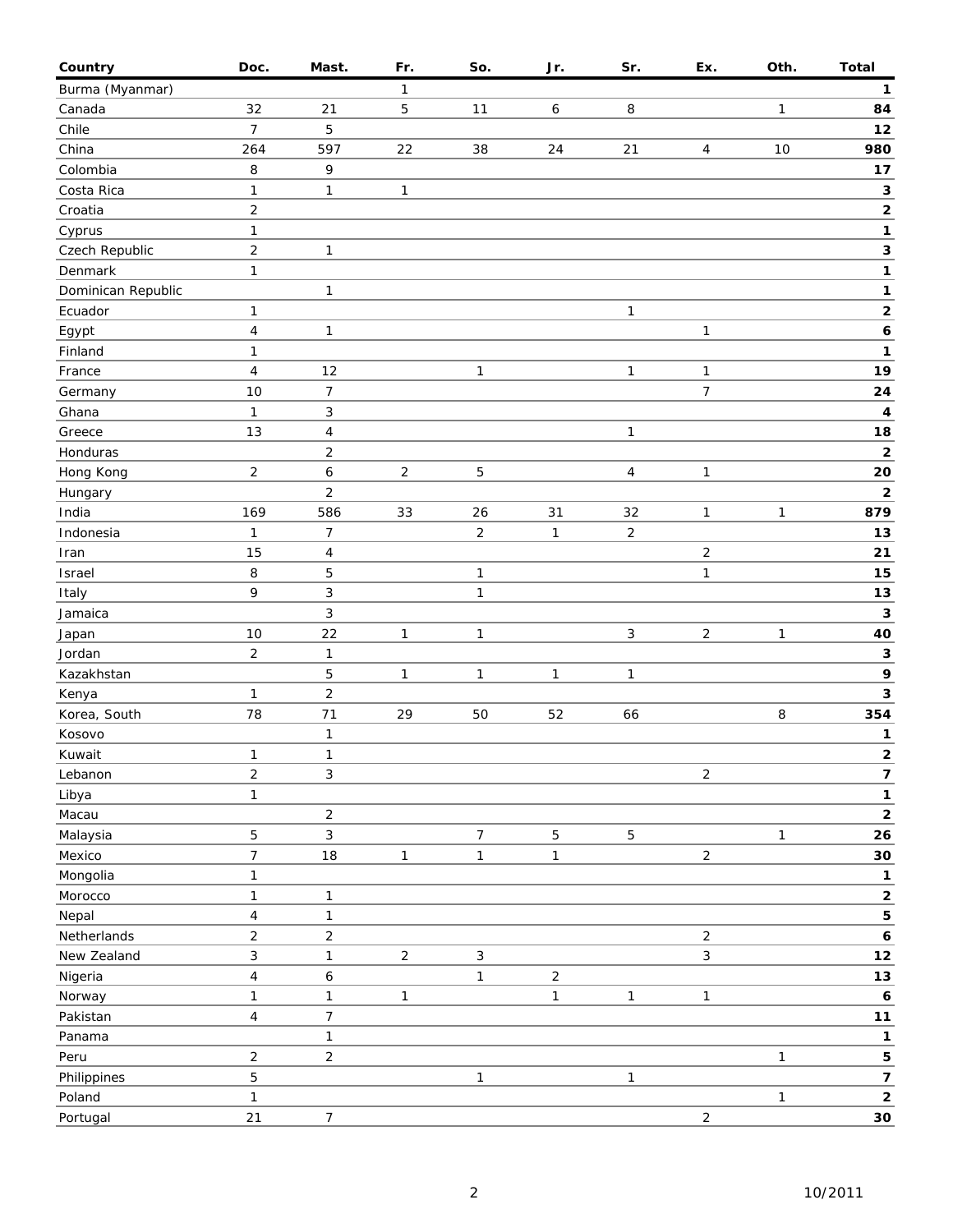| Country                     | Doc.           | Mast.          | Fr.            | So. | Jr.        | Sr.            | Ex.            | Oth.         | <b>Total</b>   |
|-----------------------------|----------------|----------------|----------------|-----|------------|----------------|----------------|--------------|----------------|
| Qatar                       |                |                |                |     |            |                | $\mathbf{1}$   |              | 1              |
| Romania                     | 11             | 1              |                |     |            |                | 2              |              | 14             |
| Russia                      | 8              | $\overline{2}$ |                |     |            | 1              | $\mathbf{1}$   |              | $12$           |
| Saint Kitts & Nevis         |                | 1              |                |     |            |                |                |              | 1              |
| Saint Vincent & The         |                |                |                |     |            |                |                |              |                |
| Grenadines                  |                | 1              |                |     |            |                |                |              | 1              |
| Saudi Arabia                | 3              | 10             | 1              |     |            |                |                |              | 14             |
| Serbia                      | $\overline{2}$ |                |                |     |            |                |                |              | $\mathbf 2$    |
| Singapore                   | 16             | 23             | 16             | 12  | 12         | $\,8\,$        | $\overline{7}$ | $\mathbf{1}$ | 95             |
| Slovakia                    | $\mathbf{1}$   |                |                |     |            |                |                |              | 1              |
| Slovenia                    | $\mathbf{1}$   |                |                |     |            |                |                |              | 1              |
| Spain                       | 3              | 6              |                |     |            |                |                |              | 9              |
| Sri Lanka                   | 5              | $\mathbf{1}$   |                |     |            |                |                |              | 6              |
| Sudan                       |                | 1              |                |     |            |                |                |              | 1              |
| Sweden                      | $\overline{2}$ |                |                |     |            |                |                |              | $\mathbf 2$    |
| Switzerland                 | $\overline{2}$ | 1              |                | 1   |            | $\mathbf{1}$   | 9              |              | 14             |
| Syria                       |                | $\mathbf{1}$   |                |     |            |                |                |              | 1              |
| Taiwan                      | 31             | 62             |                | 4   | $\sqrt{3}$ | 4              | $\overline{c}$ | 1            | 107            |
| Thailand                    | 15             | 21             | 3              | 3   | 5          | $\overline{2}$ |                |              | 49             |
| Trinidad & Tobago           |                |                | $\mathbf{1}$   |     |            |                |                |              | 1              |
| Turkey                      | 52             | 19             | $\overline{2}$ | 1   | 5          | $\sqrt{2}$     |                |              | 81             |
| Uganda                      |                | 1              |                |     |            |                |                |              | 1              |
| Ukraine                     | $\mathbf{1}$   |                |                |     |            | $\mathbf{1}$   |                |              | 2              |
| <b>United Arab Emirates</b> | $\mathbf{1}$   |                |                |     |            |                |                |              | 1              |
| United Kingdom              | 3              | $\overline{4}$ | 4              |     | 5          | 1              | $\overline{2}$ |              | 19             |
| Uruguay                     | $\mathbf{1}$   |                |                |     |            |                |                |              | 1              |
| Uzbekistan                  |                | 1              |                |     |            |                |                |              | 1              |
| Venezuela                   | $\mathbf{1}$   | 5              |                | 1   |            |                |                |              | $\overline{7}$ |
| Vietnam                     | 9              | 4              |                |     |            |                |                |              | 13             |
| Totals                      | 905            | 1618           | 127            | 175 | 155        | 169            | 60             | 28           | 3237           |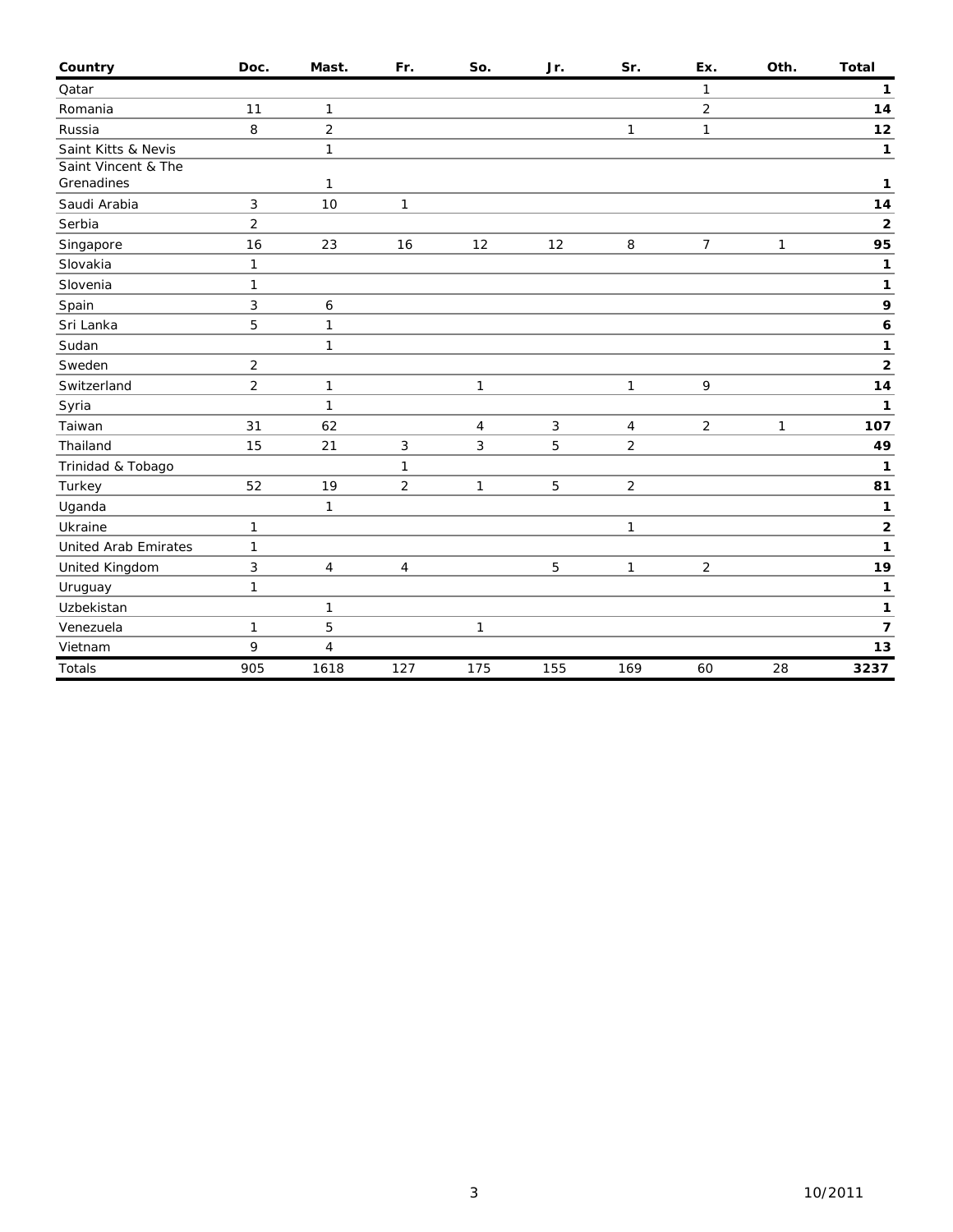# Carnegie Mellon University Office of International Education Fall Statistics 2011

# **Colleges and Departments**

| <b>CFA</b>                                  | Doc.         | Mast.          | Fr.            | So.            | Jr.            | Sr. | Ex.            | Oth.           | <b>Total</b>            |
|---------------------------------------------|--------------|----------------|----------------|----------------|----------------|-----|----------------|----------------|-------------------------|
| Architecture                                | $\mathbf{1}$ | 3              | $\overline{7}$ | 10             | $\overline{7}$ | 11  | $\mathbf{1}$   |                | 40                      |
| Architecture-Engineering-Construction Mgmt  | 3            | 9              |                |                |                |     |                |                | 12                      |
| Art                                         |              | 5              | 3              | $\mathbf{1}$   | $\mathbf{1}$   | 5   | $\overline{4}$ |                | 19                      |
| <b>Building Performance and Diagnostics</b> | 7            | 1              |                |                |                |     |                |                | 8                       |
| <b>CFA Undeclared</b>                       |              |                |                | $\overline{2}$ |                |     |                |                | $\overline{\mathbf{2}}$ |
| Collaborative Piano                         |              | 1              |                |                |                |     |                |                | 1                       |
| <b>Communication Design</b>                 |              |                |                |                | 1              | 1   |                |                | $\mathbf 2$             |
| Communication Planning and Info Design      |              | 1              |                |                |                |     |                |                | 1                       |
| Composition                                 |              | $\overline{2}$ |                |                |                |     |                |                | $\mathbf{2}$            |
| Computational Design                        | 3            | 1              |                |                |                |     |                |                | 4                       |
| Conducting                                  |              | $\overline{2}$ |                |                |                |     |                |                | 2                       |
| Costume Design                              |              | 3              |                |                |                |     |                |                | 3                       |
| Design                                      | $\mathbf{1}$ |                | 3              | 3              |                |     | 3              |                | 10                      |
| Drama                                       |              |                |                | 1              |                | 1   |                |                | $\overline{2}$          |
| <b>Industrial Design</b>                    |              |                |                | $\mathbf{1}$   | 4              | 1   |                |                | 6                       |
| <b>Interaction Design</b>                   |              | 5              |                |                |                |     |                |                | 5                       |
| <b>Lighting Design</b>                      |              | 1              |                |                |                |     |                |                | 1                       |
| Music                                       |              |                | 1              |                |                |     |                | $\overline{4}$ | 5                       |
| Music and Technology                        |              | 4              |                |                |                |     |                |                | 4                       |
| Music Composition                           |              | 2              |                |                | 1              |     |                | $\mathbf{1}$   | 4                       |
| Perfomance                                  |              | 26             |                | 1              |                |     |                | 18             | 45                      |
| Production Technology & Management          |              | 1              |                |                |                |     |                |                | 1                       |
| Scene Design                                |              | 2              |                |                |                |     |                |                | $\overline{\mathbf{2}}$ |
| Sustainable Design                          |              | 4              |                |                |                |     |                |                | 4                       |
| Tangible Interaction Design                 |              | $\overline{2}$ |                |                |                |     |                |                | $\overline{2}$          |
| Urban Design                                |              | $\overline{2}$ |                |                |                |     |                |                | $\overline{2}$          |
| Total                                       | 15           | 77             | 14             | 19             | 14             | 19  | 8              | 23             | 189                     |

| <b>CIT</b>                                    | Doc. | Mast. | Fr. | So. | Jr. | Sr. | Ex. | Oth. | Total        |
|-----------------------------------------------|------|-------|-----|-----|-----|-----|-----|------|--------------|
| <b>Biomedical Engineering</b>                 | 21   | 21    |     |     |     |     |     |      | 42           |
| <b>Chemical Engineering</b>                   | 23   | 27    |     | 9   | 8   | 4   | 6   |      | 77           |
| Civil and Environmental Engineering           | 40   | 55    |     | 4   | 3   | 5   | 2   |      | 109          |
| Colloids, Polymers, and Surfaces              |      |       |     |     |     |     |     |      |              |
| Computational Design & Manufacturing          |      | 3     |     |     |     |     |     |      | 3            |
| <b>Computational Mechanics</b>                | 2    |       |     |     |     |     |     |      | $\mathbf{2}$ |
| Electrical and Computer Engineering           | 163  | 155   |     | 33  | 32  | 36  | 7   |      | 427          |
| Energy Science, Technology & Policy           |      | 13    |     |     |     |     |     |      | 13           |
| Engineering and Public Policy                 | 41   |       |     |     |     |     |     |      | 41           |
| Engineering and Technology Innovation Mgmt    |      | 10    |     |     |     |     |     |      | 10           |
| Environmental Management and Science          |      |       |     |     |     |     |     |      |              |
| <b>General CIT</b>                            |      |       | 54  |     |     |     |     |      | 55           |
| <b>Information Networking</b>                 |      | 83    |     |     |     |     |     |      | 83           |
| Information Security Technology and Mgmt      |      | 32    |     |     |     |     |     |      | 32           |
| Information Technology - Information Security |      | 16    |     |     |     |     |     |      | 16           |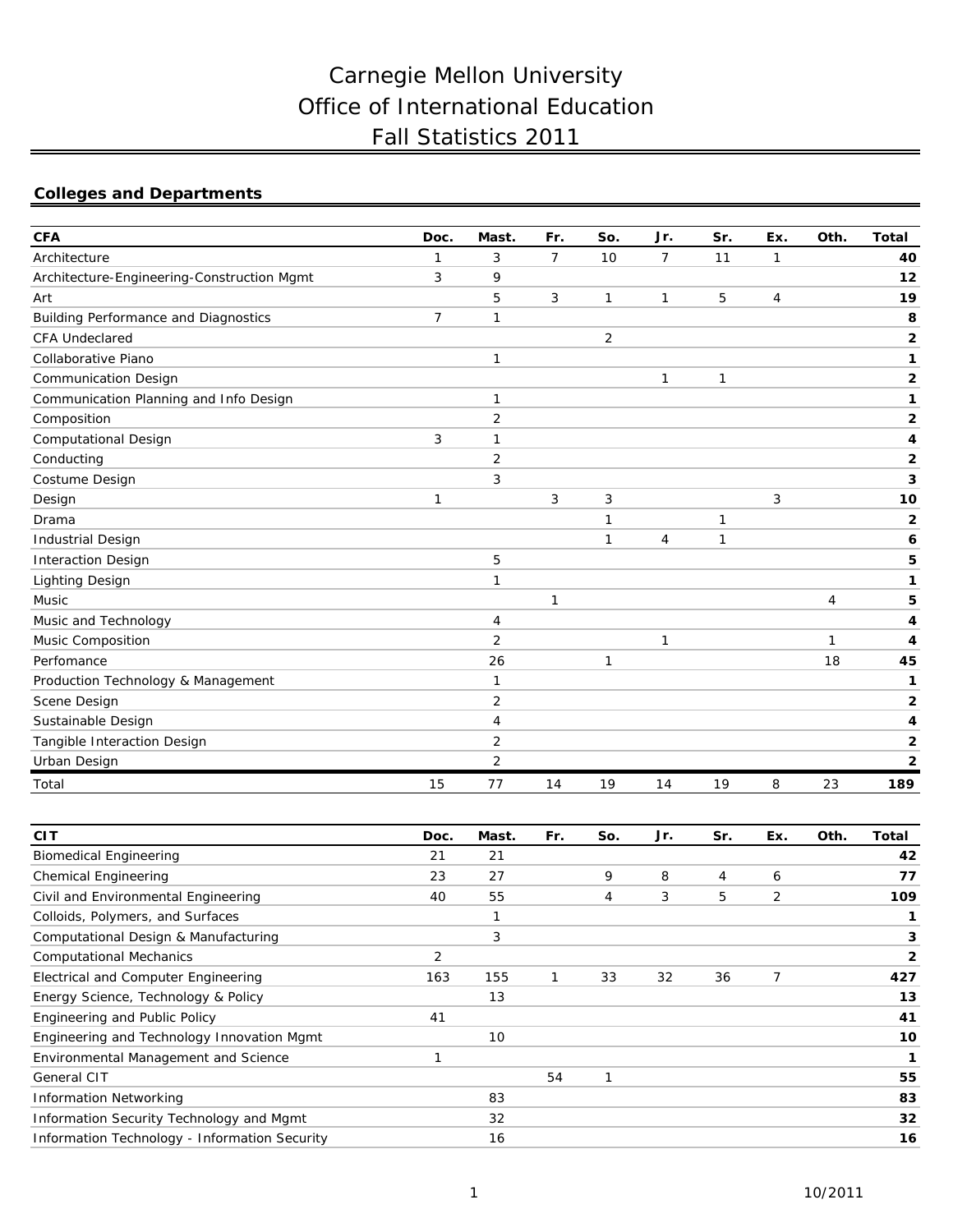| Information Technology - Mobility              |     | 24  |    |    |    |    |    | 24   |
|------------------------------------------------|-----|-----|----|----|----|----|----|------|
| Information Technology - Software Management   |     |     |    |    |    |    |    | Q    |
| Materials Science and Engineering              | 43  | 21  |    |    | b  |    |    |      |
| Mechanical Engineering                         | 50  | 97  |    | 15 | 12 | 5  |    | 181  |
| Silicon Valley Software Engineering            |     |     |    |    |    |    |    |      |
| Silicon Valley Software Engineering - Dev Mgmt |     |     |    |    |    |    |    |      |
| Silicon Valley Software Management             |     |     |    |    |    |    |    |      |
| Total                                          | 384 | 584 | 55 | 66 | 60 | 53 | 18 | 1220 |

| <b>CMU</b>                           | Doc. | Mast. | Fr. | So. | Jr. | Sr. | Ex. | Oth. | Total |
|--------------------------------------|------|-------|-----|-----|-----|-----|-----|------|-------|
| Computer Science and Arts            |      |       |     |     |     |     |     |      |       |
| Entertainment Technology             |      | 88    |     |     |     |     |     |      | 88    |
| Humanities & Arts                    |      |       |     |     |     |     |     |      |       |
| Product Development                  |      |       |     |     |     |     |     |      | 5     |
| <b>Qatar Business Administration</b> |      |       |     |     |     |     |     |      |       |
| Qatar Computer Science               |      |       |     |     |     |     |     |      |       |
| <b>Qatar Information Systems</b>     |      |       |     |     |     |     |     |      |       |
| Science & Humanities Scholar         |      |       |     | 6   | 3   | 3   |     |      | 13    |
| Total                                |      | 93    |     | 6   |     |     |     |      | 115   |

| Heinz                                              | Doc. | Mast. | Fr.      | So. | Jr.      | Sr. | Ex.            | Oth. | Total |
|----------------------------------------------------|------|-------|----------|-----|----------|-----|----------------|------|-------|
| Arts Management                                    |      | 19    |          |     |          |     | $\overline{2}$ |      | 21    |
| Biotechnology Management                           |      | 11    |          |     |          |     |                |      | 11    |
| Economics and Public Policy                        |      |       |          |     |          |     |                |      |       |
| Entertainment Industry Management                  |      | 8     |          |     |          |     |                |      | 8     |
| Health Care Policy and Management                  |      | 6     |          |     |          |     |                |      | 6     |
| Information Security Policy and Mgmt               |      | 14    |          |     |          |     |                |      | 14    |
| <b>Information Systems Management</b>              | 3    | 232   |          |     |          |     |                |      | 236   |
| Information Technology (IT Management)             |      |       |          |     |          |     |                |      |       |
| Public Management                                  |      | 10    |          |     |          |     |                |      | 10    |
| Public Policy and Management                       | 18   | 66    |          |     |          |     | 4              | 5    | 93    |
| Strategy, Entrepreneurship, & Technological Change |      |       |          |     |          |     |                |      |       |
| Total                                              | 23   | 367   | $\Omega$ | 0   | $\Omega$ | 0   |                | 5    | 402   |

| <b>H&amp;SS</b>                               | Doc.           | Mast. | Fr. | So. | Jr.            | Sr. | Ex. | Oth. | Total        |
|-----------------------------------------------|----------------|-------|-----|-----|----------------|-----|-----|------|--------------|
| Applied Second Language Acquisition           |                | 2     |     |     |                |     |     |      | 2            |
| <b>Behavioral Decision Research</b>           | 2              |       |     |     |                |     |     |      | 2            |
| <b>Decision Science</b>                       |                |       |     |     | $\overline{2}$ | 2   |     |      | 4            |
| Economics                                     |                |       | 3   | 7   | 7              | 3   | 1   |      | 21           |
| Economics & Statistics                        |                |       |     | 4   | 3              | 5   |     |      | 12           |
| English                                       |                |       |     |     |                |     | 1   |      | $\mathbf{2}$ |
| <b>General HSS</b>                            |                |       | 9   | 8   |                |     |     |      | 18           |
| History                                       | 5              |       |     |     |                | 2   | 1   |      | 9            |
| <b>Information Systems</b>                    |                |       | 4   | 3   | 7              | 9   | 3   |      | 26           |
| <b>International Relations &amp; Politics</b> |                |       |     |     | 2              | 3   |     |      | 5            |
| Literary and Cultural Studies                 | $\overline{2}$ |       |     |     |                |     |     |      | 2            |
| Logic, Computation and Methodology            | 8              | 4     |     |     |                |     |     |      | 12           |
| Neural Computation                            | 3              |       |     |     |                |     |     |      | 3            |
| Philosophy                                    | 1              | 1     |     |     | 1              |     |     |      | 3            |
| Policy & Management                           |                |       |     |     |                | ٠   |     |      |              |
| Psychology                                    | 6              |       |     | 2   | 4              | 2   |     |      | 14           |
| Second Language Acquisition                   | 5              |       |     |     |                |     |     |      | 5            |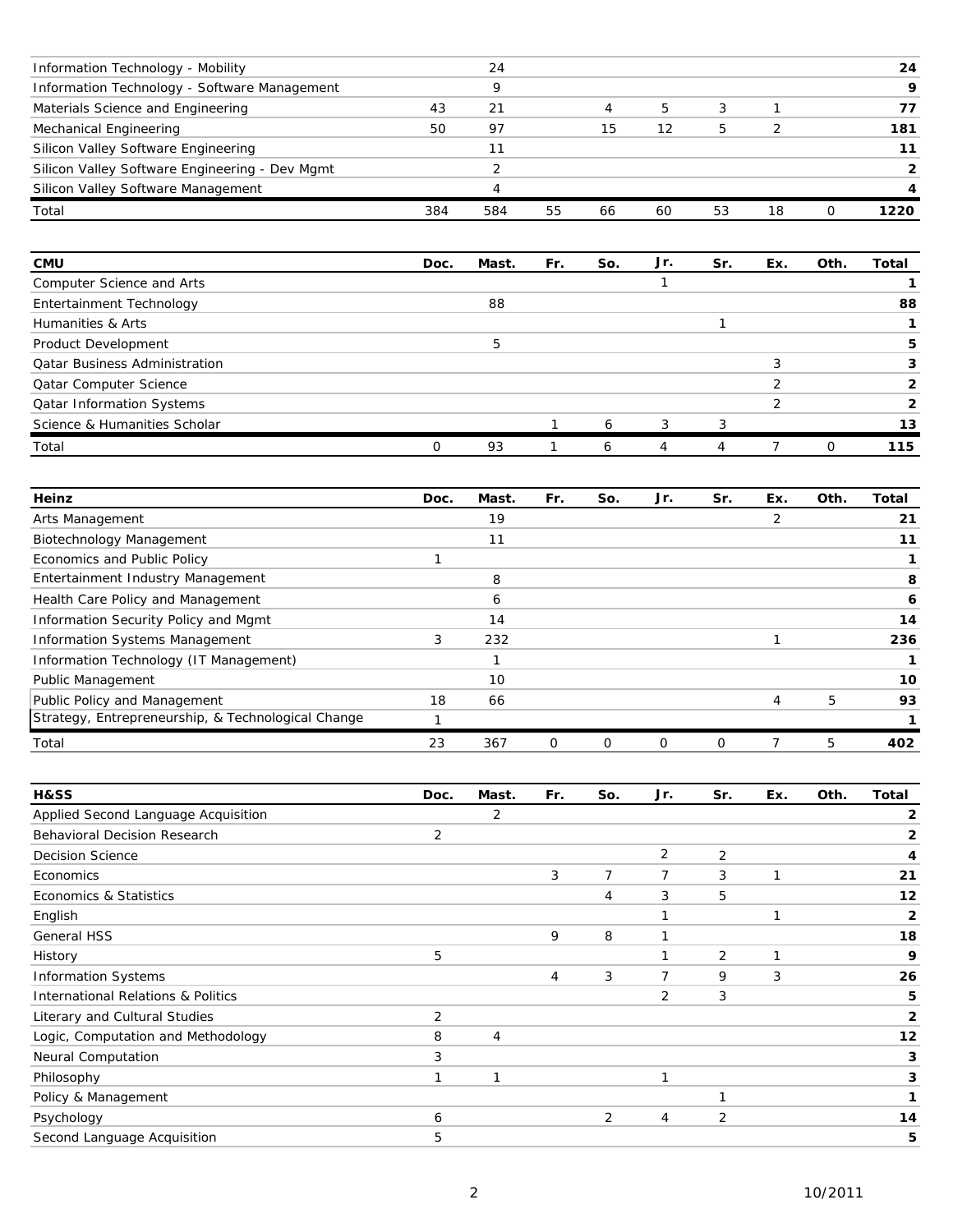| <b>Statistical Practice</b>                       |     |    |    |    |  |    |
|---------------------------------------------------|-----|----|----|----|--|----|
| <b>Statistics</b>                                 | 1 Q |    |    |    |  | 22 |
| Statistics & Machine Learning                     |     |    |    |    |  |    |
| Strategy, Entrepreneurship & Technological Change |     |    |    |    |  |    |
| Total                                             | 54  | 16 | 25 | 31 |  |    |

| <b>MCS</b>                               | Doc. | Mast. | Fr. | So.            | Jr. | Sr.           | Ex. | Oth. | Total |
|------------------------------------------|------|-------|-----|----------------|-----|---------------|-----|------|-------|
| Algorithms, Combinatorics & Optimization |      |       |     |                |     |               |     |      |       |
| <b>Biological Sciences</b>               | 27   |       |     |                |     | 4             |     |      | 33    |
| <b>Biological Sciences/Biophysics</b>    | 2    |       |     |                |     |               |     |      | 2     |
| Chemistry                                | 45   |       |     | 4              | 2   | 4             |     |      | 55    |
| <b>Computational Biology</b>             |      | 13    |     |                |     |               |     |      | 13    |
| <b>General MCS</b>                       |      |       | 17  | $\overline{4}$ |     |               |     |      | 23    |
| <b>Mathematical Finance</b>              |      |       |     |                |     |               |     |      |       |
| <b>Mathematical Sciences</b>             | 17   |       |     |                | 12  | 11            |     |      | 48    |
| Physics                                  | 39   |       |     |                |     | $\mathcal{P}$ |     |      | 42    |
| Pure and Applied Logic                   | 3    |       |     |                |     |               |     |      | 3     |
| Total                                    | 135  | 13    | 17  | 16             | 16  | 22            | 2   | 0    | 221   |

| <b>SCS</b>                                       | Doc. | Mast.          | Fr. | So. | Jr. | Sr. | Ex.            | Oth. | Total |
|--------------------------------------------------|------|----------------|-----|-----|-----|-----|----------------|------|-------|
| Biotechnology Innovation & Computation           |      | 3              |     |     |     |     |                |      | 3     |
| Computation, Organizations and Society           | 5    |                |     |     |     |     |                |      | 5     |
| <b>Computational Biology</b>                     | 8    |                |     |     |     |     |                |      | 8     |
| <b>Computer Science</b>                          | 73   | $\overline{2}$ | 19  | 22  | 19  | 30  | $\overline{7}$ |      | 172   |
| Human-Computer Interaction                       | 13   | 31             |     |     |     |     |                |      | 44    |
| Information Technology - eBusiness Technology    |      | 48             |     |     |     |     |                |      | 48    |
| Information Technology - Embedded Software Eng   |      | 9              |     |     |     |     |                |      | 9     |
| Information Technology - Software Engineering    |      | 22             |     |     |     |     |                |      | 22    |
| Information Technology - Very Large Info Systems |      | 39             |     |     |     |     |                |      | 39    |
| Language & Information Technologies              | 28   | 1              |     |     |     |     |                |      | 29    |
| Language Technologies                            | 20   | 35             |     |     |     |     |                |      | 55    |
| Machine Learning                                 | 29   |                |     |     |     |     |                |      | 29    |
| Robotics                                         | 40   | 28             |     |     |     |     |                |      | 68    |
| Software Engineering                             | 5    | 27             |     |     |     |     |                |      | 32    |
| Total                                            | 221  | 245            | 19  | 22  | 19  | 30  | 7              | 0    | 563   |

| Tepper                                | Doc. | Mast. | Fr. | So. | Jr. | Sr. | Ex. | Oth. | Total |
|---------------------------------------|------|-------|-----|-----|-----|-----|-----|------|-------|
| <b>Business Administration</b>        |      |       | 5.  | 21  | 11  | 14  | 5   |      | 56    |
| <b>Computational Finance</b>          |      | 111   |     |     |     |     |     |      | 111   |
| Economics                             | 19   |       |     |     |     |     |     |      | 19    |
| Industrial Administration             | 47   | 116   |     |     |     |     |     |      | 163   |
| Operations Management & Manufacturing |      |       |     |     |     |     |     |      | 7     |
| Total                                 | 73   | 227   | 5   | 21  | 11  | 14  | 5   |      | 349   |